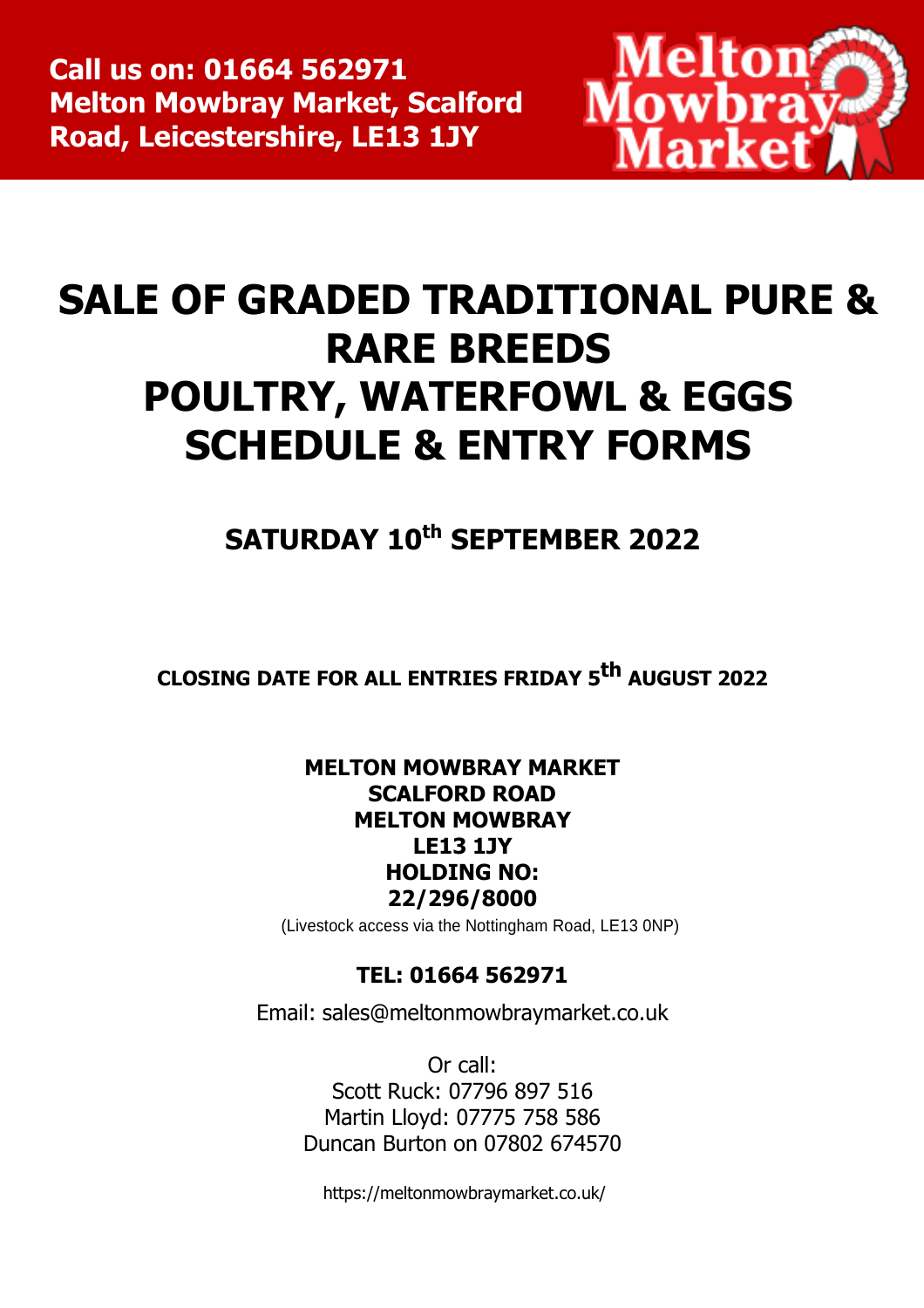

### **General Information & Sale Notes**

**LOCATION:** The sale will be held at Melton Mowbray Market, Scalford Road, Melton Mowbray, Leicestershire, LE13 1JY (livestock access via the Nottingham Road, LE13 0NP)



#### **TIMETABLE OF EVENTS:**

**Saturday 10**

**th September** Arrival of Poultry 6.00am – 8.00am Grading 8.30am Auction Starts (please note Auctioneers will be selling simultaneously) 9am Site Must Be Cleared of Poultry **4.00pm** 

**ENTRY ACCEPTANCE:** Entries will **ONLY** be accepted on the official entry form, which **MUST** be signed by the vendor Entries are accepted and sold in the order in which they are received. To ensure a balance is maintained entries will be subject to restriction if too many birds are entered in any one category.

**ENTRY FEES:** Eggs must be pre-booked on the separate Hatching Eggs Entry Form at £1 per Lot. The entry fee for Poultry & Waterfowl will be £3.50 per Lot.

Cheques to be made payable to Melton Mowbray Market. If paying by BACS, bank details are as follows: Sort Code: 20-63-66 Account Number: 13632741

**METHOD OF SALE:** A Lot will be the contents of a cage, either pair or trio, and will be sold in £s. Lots will be sold in catalogue order unless otherwise announced by the Auctioneer.

**SALE TIMINGS**: All entries must be in place by 08:00am on the day of the sale. Grading will commence at 8:30am. Vendors should be available until 9.15am to move any prize-winning stock to show pens.

**UPSET & RESERVE PRICE**: There will be no upset price, however vendors may place a reserve on any lot. Such reserves must be included on the Entry Form.

**BUYERS NUMBERS:** Potential purchasers are reminded to collect a Bidder's Number (in exchange for verifiable details of name & address) in the office **before making any bids.**

**CLEARANCE:** Settlement is due to the Auctioneers immediately at the close of the Sale. All lots must be cleared from the market premises by 4pm on the day of the sale. Failure to do so will result in the lot becoming the property of the Auctioneers. Purchasers may **NOT** remove lots without first presenting proof of ownership (i.e. a receipted bill) to an official steward. Vendors with unsold lots must also produce a **PASS** from the office before removing the lots.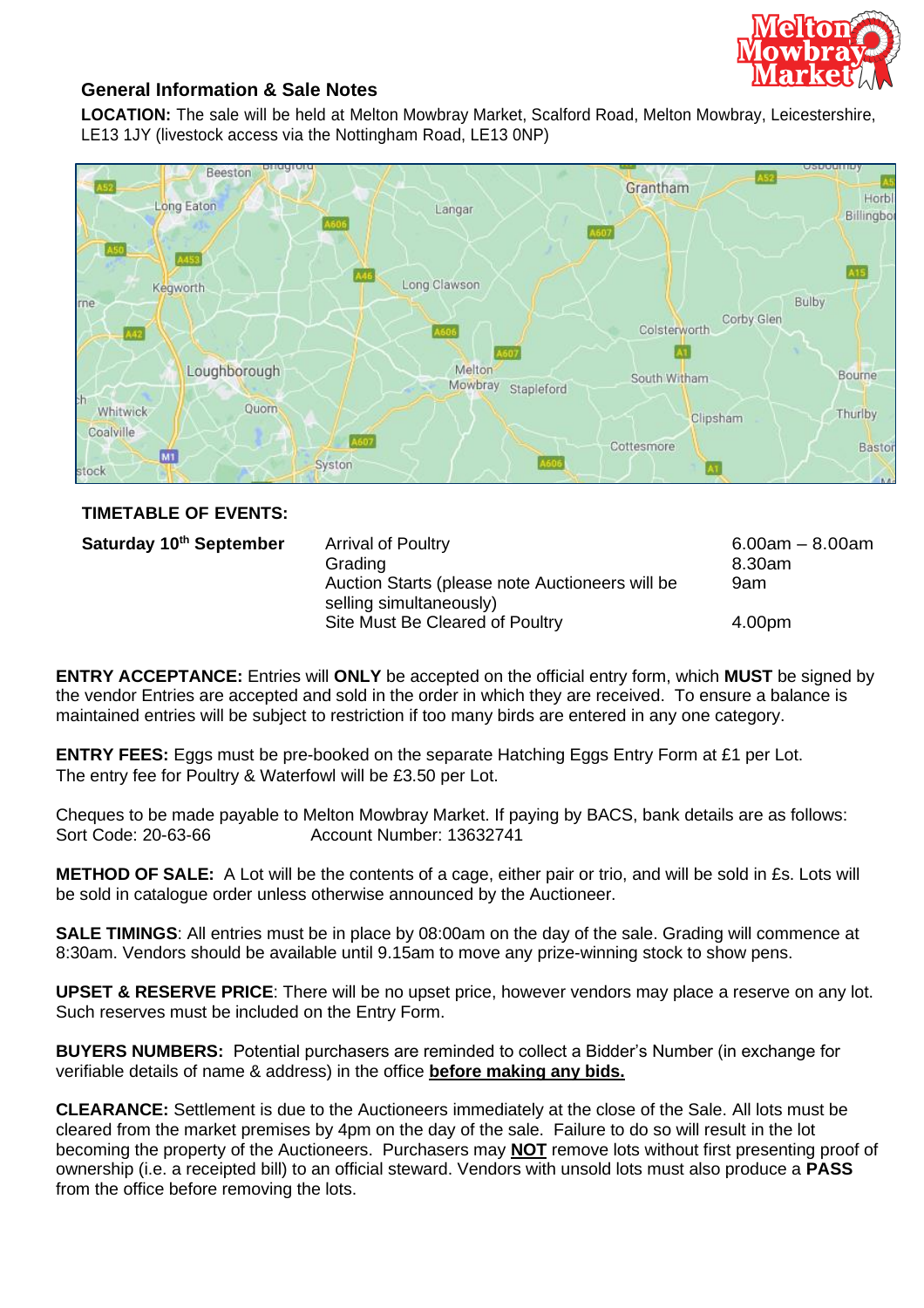

**ANIMAL WELFARE: All birds must be transported in suitable containers. Sacks are unacceptable for this purpose. Boxes will be available to purchase on the day**. Supplies of water and bedding will be available, but owners must provide their own containers. **OWNERS MUST ENSURE THEIR BIRDS HAVE ACCESS TO WATER AT ALL TIMES.**

**COMMISSION:** 15% commission will be charged on the sale price of each lot making up to £80. Any lot realising over £80 will be subject to 10% commission.

**BUYERS PREMIUM:** Buyer's premium will be charged at 5%.

**SUBSTITUTE LOTS:** Substitute Lots of a different class will **NOT** be accepted in place of any lots which are withdrawn by the vendor on the day of the sale, neither will entry fees for such lots be refunded

**EGG VENDORS**: As always, all eggs entered are presumed guaranteed on breed and to be fertile. Buyers have 14 days to raise any issues, after which point funds will be released to the vendor. If a dispute is raised buyers may be entitled to a refund of up to 60% Due to the avian bird flu, restrictions may require that a declaration is signed, and bio-security measures may be put into place on the day.

**AUCTIONEERS DECLARATION:** Neither the Auctioneers nor any of their officers or servants shall be in any way responsible or accountable for any loss or damage howsoever caused whilst on the market premises prior to, during or after the sale. Each vendor will be solely responsible for any consequential or other loss, injury or damage done to or occasioned by or arising from any bird entered by him and shall indemnify the Auctioneers against all legal or other proceedings in relation thereto.

The cost of any veterinary attendance or treatment before, during or after the sale shall be borne by the owner of the bird concerned.

The Auctioneers reserve the right to refuse entry or to cancel any entry already accepted and **will** do so in respect of any bird which in their opinion does not conform to the required health or breed standard. Entry Fees will be forfeited in such cases.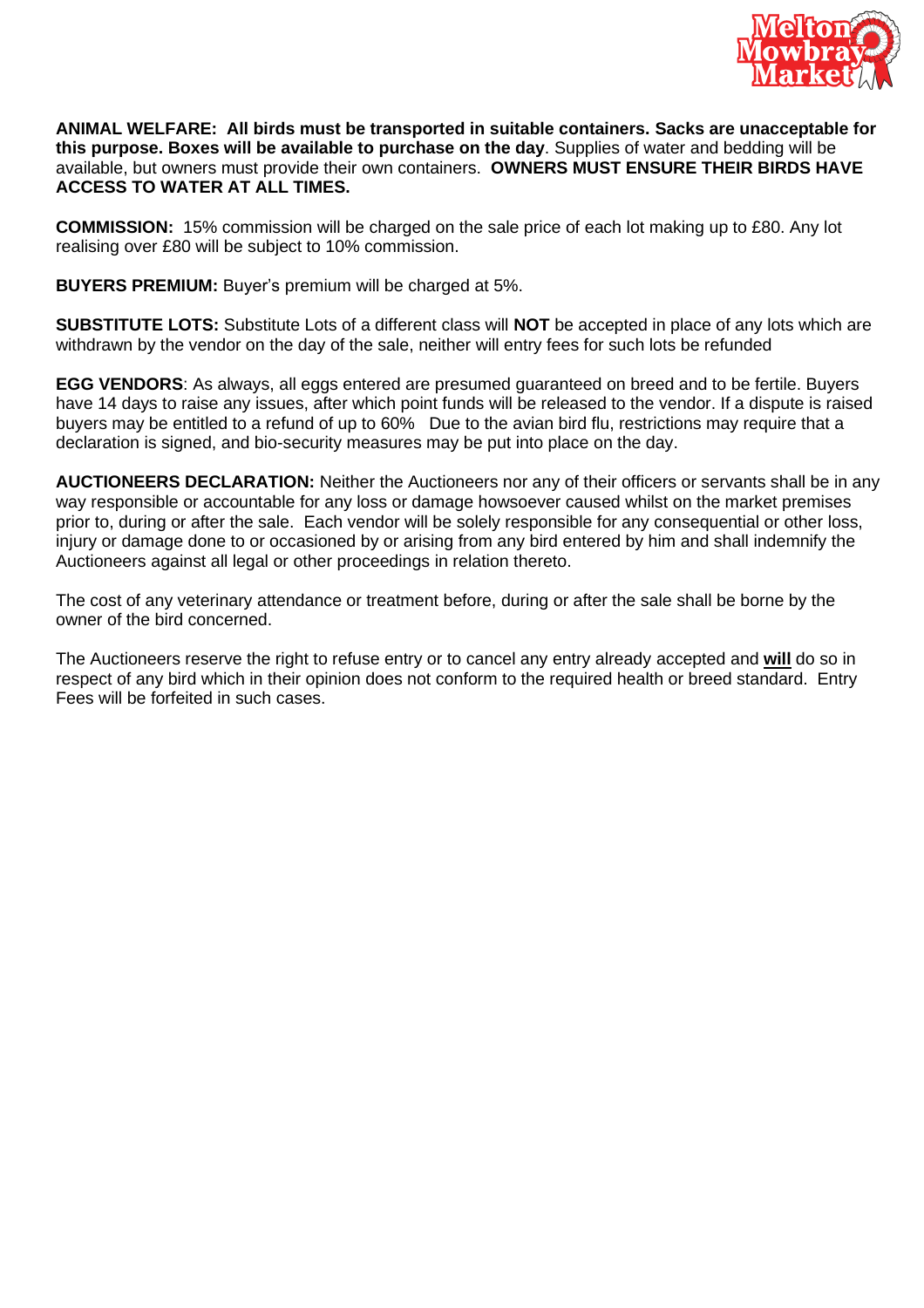

## **SALE OF GRADED TRADITIONAL PURE & RARE BREEDS 10 TH SEPTEMBER 2022 POULTRY & WATERFOWL ENTRY FORM**

Name of Vendor (Mr/Mrs/Miss, etc) and Initial..............................................Customer No..................

Address (in block capitals)...................................................................................................................

..............................................................................................................................................................

Postcode:.................................... Tel No(s).........................................................................................

The entry fee for Poultry & Waterfowl will be £3.50 per Lot.

Cheques to be made payable to Melton Mowbray Market. If paying by BACS, bank details are as follows: Sort Code: 20-63-66 Account Number: 13632741

DECLARATION: By signing this form you confirm that any bird entered has been lawfully bred in captivity by captive bred parents.

Vendors Signature……………………………………………………………. Date: ……………………

I have read and agree to abide by the conditions of the sale (attached).

Vendors Signature......................................................Date.....................................

This form, duly completed, together with the correct fees to be returned to Melton Mowbray Market, Scalford Road, Melton Mowbray, Leicestershire, LE13 1JY or emailed to sales@meltonmowbraymarket.co.uk

*Please check our website for up-to-date information regarding the movement of poultry which may affect our pure and rare breeds poultry show and sale.* 

**\*\*ENTRIES CLOSE FRIDAY 5 TH AUGUST 2022\*\***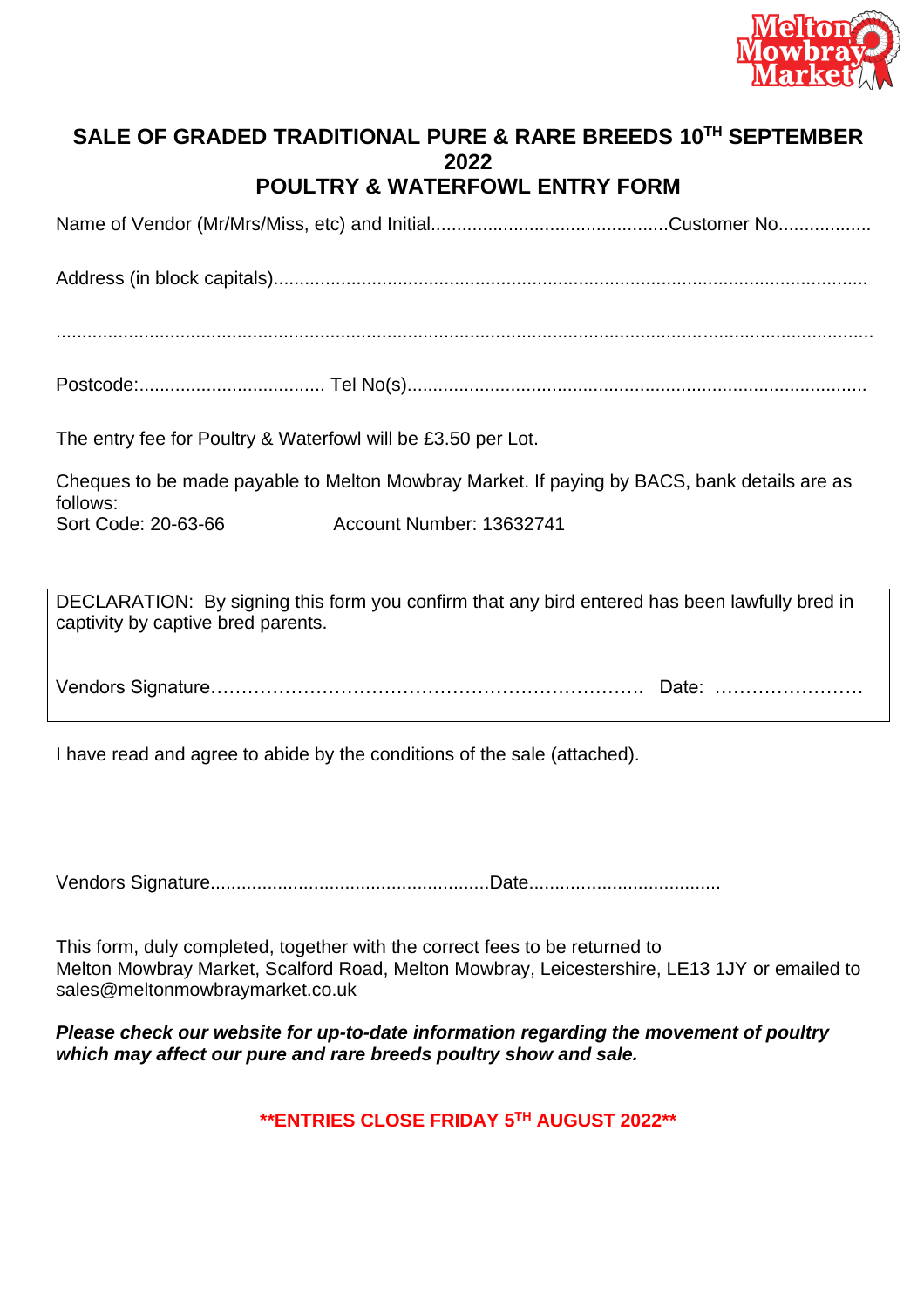

|                 | <b>LOT</b>                  | Class                | Breed/Description                                                                 | Year                    | Pair Trio            |                        | Fee        |
|-----------------|-----------------------------|----------------------|-----------------------------------------------------------------------------------|-------------------------|----------------------|------------------------|------------|
|                 | NO.                         | No.                  | <b>PLEASE</b> Use Capital Letters                                                 | <b>Hatched</b>          | 2 Fem                | Please enter           | £3.50      |
|                 | <b>FOR</b><br><b>OFFICE</b> | $($ DO<br><b>NOT</b> | (Vendors are limited to a maximum of<br>five entries of any one colour per class) | (DO NOT<br><b>LEAVE</b> | 3 Fem<br><b>ONLY</b> | your chosen<br>Reserve | Per<br>Lot |
|                 | <b>USE</b>                  | <b>LEAVE</b>         |                                                                                   | <b>BLANK)</b>           |                      |                        |            |
|                 | <b>ONLY</b>                 | <b>BLANK)</b>        |                                                                                   |                         |                      |                        |            |
| $\mathbf{1}$    |                             |                      |                                                                                   |                         |                      |                        |            |
| $\overline{2}$  |                             |                      |                                                                                   |                         |                      |                        |            |
| $\overline{3}$  |                             |                      |                                                                                   |                         |                      |                        |            |
| $\overline{4}$  |                             |                      |                                                                                   |                         |                      |                        |            |
| 5               |                             |                      |                                                                                   |                         |                      |                        |            |
| $\overline{6}$  |                             |                      |                                                                                   |                         |                      |                        |            |
| $\overline{7}$  |                             |                      |                                                                                   |                         |                      |                        |            |
| 8               |                             |                      |                                                                                   |                         |                      |                        |            |
| $\overline{9}$  |                             |                      |                                                                                   |                         |                      |                        |            |
| 10              |                             |                      |                                                                                   |                         |                      |                        |            |
| 11              |                             |                      |                                                                                   |                         |                      |                        |            |
| 12              |                             |                      |                                                                                   |                         |                      |                        |            |
| 13              |                             |                      |                                                                                   |                         |                      |                        |            |
| 14              |                             |                      |                                                                                   |                         |                      |                        |            |
| 15              |                             |                      |                                                                                   |                         |                      |                        |            |
| 16              |                             |                      |                                                                                   |                         |                      |                        |            |
| 17              |                             |                      |                                                                                   |                         |                      |                        |            |
| 18              |                             |                      |                                                                                   |                         |                      |                        |            |
| 19              |                             |                      |                                                                                   |                         |                      |                        |            |
| 20              |                             |                      |                                                                                   |                         |                      |                        |            |
| 21              |                             |                      |                                                                                   |                         |                      |                        |            |
| <u>22</u>       |                             |                      |                                                                                   |                         |                      |                        |            |
| 23              |                             |                      |                                                                                   |                         |                      |                        |            |
| 24              |                             |                      |                                                                                   |                         |                      |                        |            |
| $\overline{25}$ |                             |                      |                                                                                   |                         |                      |                        |            |
| $\overline{26}$ |                             |                      |                                                                                   |                         |                      |                        |            |
| $\overline{27}$ |                             |                      |                                                                                   |                         |                      |                        |            |
| 28              |                             |                      |                                                                                   |                         |                      |                        |            |
| 29              |                             |                      |                                                                                   |                         |                      |                        |            |
| 30              |                             |                      |                                                                                   |                         |                      |                        |            |
|                 |                             |                      |                                                                                   |                         |                      | <b>TOTAL</b>           |            |
|                 |                             |                      |                                                                                   |                         |                      | DUE £                  |            |

\*\*Please Note – **No Single Birds** will be accepted in the **Poultry** classes and **Cockerels** will only be accepted as part of a **Pair** or **Trio.\*\***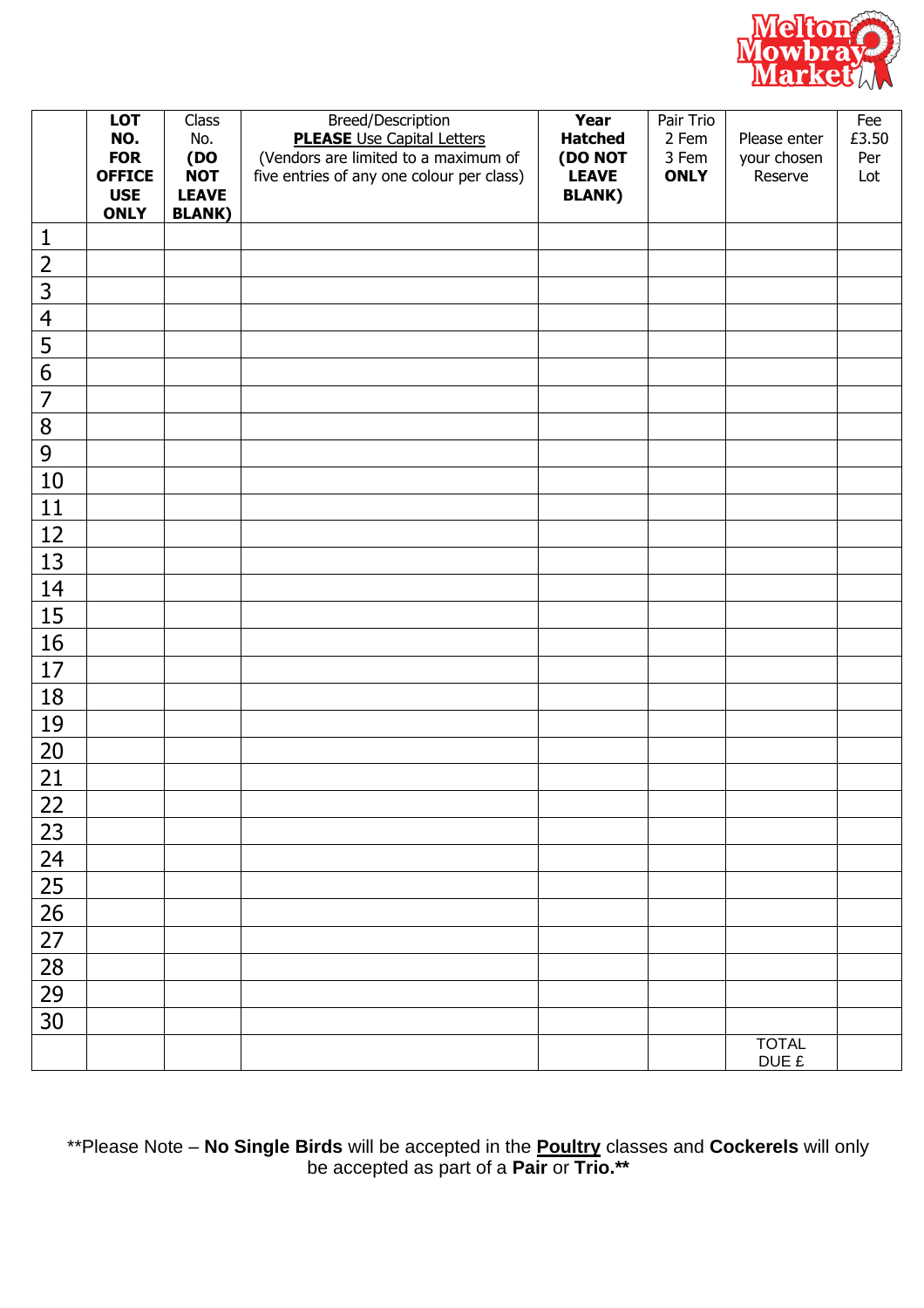

# **CLASSES**

| 129 | Peafowl/Rhea                  | 158 | Ancona                  | 192  | <b>Guinea Fowl</b>      |
|-----|-------------------------------|-----|-------------------------|------|-------------------------|
| 130 | <b>Turkeys</b>                | 159 | Araucana                | 193  | Pheasant                |
| 131 | <b>Domestic Geese</b>         | 160 | Asian Hard Feather      | 194  | Ancona                  |
| 132 | <b>Ornamental Geese</b>       | 161 | Australorp              | 195  | Appenzeller             |
| 133 | Appleyard                     | 162 | <b>Barnevelder</b>      | 196  | Araucana                |
|     |                               | 163 |                         | 197  | Asian Hard              |
|     |                               |     | <b>Belgian</b>          |      | Feather                 |
|     | <b>MINIATURE &amp; BANTAM</b> | 164 | <b>Brahma</b>           | 198  | Australorp              |
|     | <b>WATERFOWL</b>              | 165 | <b>Dutch</b>            | 199  | <b>Barnevelder</b>      |
| 134 | <b>Black East Indian</b>      | 166 | Faverolle               | 200  | <b>Brahma</b>           |
| 135 | Call                          | 167 | Frizzle                 | 201  | Cochin                  |
| 136 | Crested                       | 168 | Hamburgh                | 202  | Croad Langshan          |
| 137 | Silver                        | 169 | <b>Indian Game</b>      | 203  | Derbyshire              |
|     |                               |     |                         |      | Redcap                  |
| 138 | <b>Ornamental Waterfowl</b>   | 170 | Japanese                | 204  | Dorking                 |
|     |                               | 171 | Leghorn                 | 205  | Faverolle               |
|     | <b>LARGE WATERFOWL</b>        | 172 | Maran                   | 206  | Frizzle                 |
| 139 | <b>Abacot Ranger</b>          | 173 | Minorca                 | 207  | Hamburgh                |
| 140 | Appleyard                     | 174 | Modern Game             | 208  | Indian Game             |
| 141 | Aylesbury                     | 175 | <b>Nankin</b>           | 209  | <b>Jersey Giant</b>     |
| 142 | <b>Blue Swedish</b>           | 176 | New Hampshire           | 210  | Leghorn                 |
| 143 | Campbell                      | 177 | Old English Game        | 211  | Legbar                  |
| 144 | Cayuga                        | 178 | Orpington               | 212  | Lincolnshire Buff       |
| 145 | <b>Crested</b>                | 179 | Pekin                   | 213  | Maran                   |
| 146 | Magpie                        | 180 | <b>Plymouth Rock</b>    | 214  | Minorca                 |
| 147 | Mallard                       | 181 | Poland                  | 215  | Modern Game             |
| 148 | <b>Muscovy</b>                | 182 | <b>Rhode Island Red</b> | 216  | New Hampshire           |
| 149 | Orpington                     | 183 | Rosecomb                | 217  | Norfolk Grey            |
| 150 | Pekin                         | 184 | Sebright                | 218  | Old English             |
|     |                               |     |                         | Game |                         |
| 151 | Rouen                         | 185 | <b>Silkie</b>           | 219  | Orpington               |
| 152 | <b>Rouen Claire</b>           | 186 | Sumatra                 | 220  | <b>Plymouth Rock</b>    |
| 153 | Runner                        | 187 | <b>Sussex</b>           | 221  | Poland                  |
| 154 | <b>Crested Runner (Bali)</b>  | 188 | Welsummer               | 222  | <b>Rhode Island Red</b> |
| 155 | Saxony                        | 189 | Wyandotte               | 223  | Silkie                  |
| 156 | Welsh Harlequin               | 190 | Yokohama                | 224  | Sumatra                 |

**157** All other breeds

|     | <b>MINIATURE FOWL &amp;</b><br><b>BANTAMS</b> |             | <b>LARGE FOW</b>      |  |  |
|-----|-----------------------------------------------|-------------|-----------------------|--|--|
| 158 | Ancona                                        | 192         | <b>Guinea Fow</b>     |  |  |
| 159 | Araucana                                      | 193         | Pheasant              |  |  |
| 160 | <b>Asian Hard Feather</b>                     | 194         | Ancona                |  |  |
| 161 | Australorp                                    | 195         | Appenzeller           |  |  |
| 162 | <b>Barnevelder</b>                            | 196         | Araucana              |  |  |
| 163 | <b>Belgian</b>                                | 197         | Asian Hard<br>Feather |  |  |
| 164 | <b>Brahma</b>                                 | 198         | Australorp            |  |  |
| 165 | Dutch                                         | 199         | <b>Barnevelder</b>    |  |  |
| 166 | Faverolle                                     | 200         | <b>Brahma</b>         |  |  |
| 167 | Frizzle                                       | 201         | Cochin                |  |  |
| 168 | Hamburgh                                      | 202         | <b>Croad Langs</b>    |  |  |
| 169 | <b>Indian Game</b>                            | 203         | Derbyshire<br>Redcap  |  |  |
| 170 | Japanese                                      | 204         | Dorking               |  |  |
| 171 | Leghorn                                       | 205         | Faverolle             |  |  |
| 172 | Maran                                         | 206         | Frizzle               |  |  |
|     | 173 Minorca                                   | 207         | Hamburgh              |  |  |
| 174 | <b>Modern Game</b>                            | 208         | Indian Game           |  |  |
| 175 | <b>Nankin</b>                                 | 209         | <b>Jersey Gian</b>    |  |  |
| 176 | New Hampshire                                 | 210         | Leghorn               |  |  |
| 177 | Old English Game                              | 211         | Legbar                |  |  |
| 178 | Orpington                                     | 212         | Lincolnshire          |  |  |
| 179 | Pekin                                         | 213         | Maran                 |  |  |
| 180 | <b>Plymouth Rock</b>                          | 214         | Minorca               |  |  |
| 181 | Poland                                        | 215         | Modern Gar            |  |  |
| 182 | <b>Rhode Island Red</b>                       | 216         | <b>New Hamps</b>      |  |  |
| 183 | Rosecomb                                      | 217         | Norfolk Grey          |  |  |
| 184 | Sebright                                      | 218<br>Game | Old English           |  |  |
| 185 | <b>Silkie</b>                                 | 219         | Orpington             |  |  |
| 186 | Sumatra                                       | 220         | <b>Plymouth Ro</b>    |  |  |
| 187 | <b>Sussex</b>                                 | 221         | Poland                |  |  |
| 188 | Welsummer                                     | 222         | Rhode Islan           |  |  |
| 189 | Wyandotte                                     | 223         | Silkie                |  |  |
| 190 | Yokohama                                      | 224         | Sumatra               |  |  |
| 191 | All other breeds                              | 225         | <b>Sussex</b>         |  |  |
|     |                                               | 226         | Vorwerk               |  |  |
|     |                                               | 227         | Welsummer             |  |  |

| <b>ATURE FOWL &amp;</b><br><b>BANTAMS</b> | <b>LARGE FOWL</b> |                           |  |
|-------------------------------------------|-------------------|---------------------------|--|
| na                                        | 192               | <b>Guinea Fowl</b>        |  |
| cana                                      |                   | 193 Pheasant              |  |
| า Hard Feather                            |                   | 194 Ancona                |  |
| ralorp                                    |                   | 195 Appenzeller           |  |
| evelder                                   |                   | 196 Araucana              |  |
| an                                        |                   | 197 Asian Hard<br>Feather |  |
| ma                                        | 198               | Australorp                |  |
| h                                         | 199               | <b>Barnevelder</b>        |  |
| rolle                                     |                   | 200 Brahma                |  |
| le                                        |                   | 201 Cochin                |  |
| burgh                                     |                   | 202 Croad Langshan        |  |
| n Game                                    | 203               | Derbyshire                |  |
|                                           |                   | Redcap                    |  |
| nese                                      | 204               | Dorking                   |  |
| orn                                       |                   | 205 Faverolle             |  |
| ın                                        |                   | 206 Frizzle               |  |
| rca                                       |                   | 207 Hamburgh              |  |
| ≀rn Game                                  | 208               | <b>Indian Game</b>        |  |
| ά'n                                       | 209               | <b>Jersey Giant</b>       |  |
| Hampshire                                 | 210               | Leghorn                   |  |
| English Game                              | 211               | Legbar                    |  |
| าgton                                     | 212               | <b>Lincolnshire Buff</b>  |  |
| Ľ                                         |                   | 213 Maran                 |  |
| outh Rock                                 |                   | 214 Minorca               |  |
| ٦d                                        | 215               | <b>Modern Game</b>        |  |
| de Island Red                             | 216               | New Hampshire             |  |
| ecomb                                     | 217               | <b>Norfolk Grey</b>       |  |
| ight                                      | 218               | Old English               |  |
|                                           | Game              |                           |  |
|                                           |                   | 219 Orpington             |  |
| atra                                      |                   | 220 Plymouth Rock         |  |
| ex                                        |                   | 221 Poland                |  |
| ummer                                     |                   | 222 Rhode Island Red      |  |
| ndotte                                    |                   | 223 Silkie                |  |
| hama                                      |                   | 224 Sumatra               |  |
| her breeds                                |                   | 225 Sussex                |  |
|                                           |                   | 226 Vorwerk               |  |
|                                           |                   | 227 Welsummer             |  |
|                                           |                   | 228 Wyandotte             |  |
|                                           |                   | 229 Yokohama              |  |
|                                           |                   | 230 All other breeds      |  |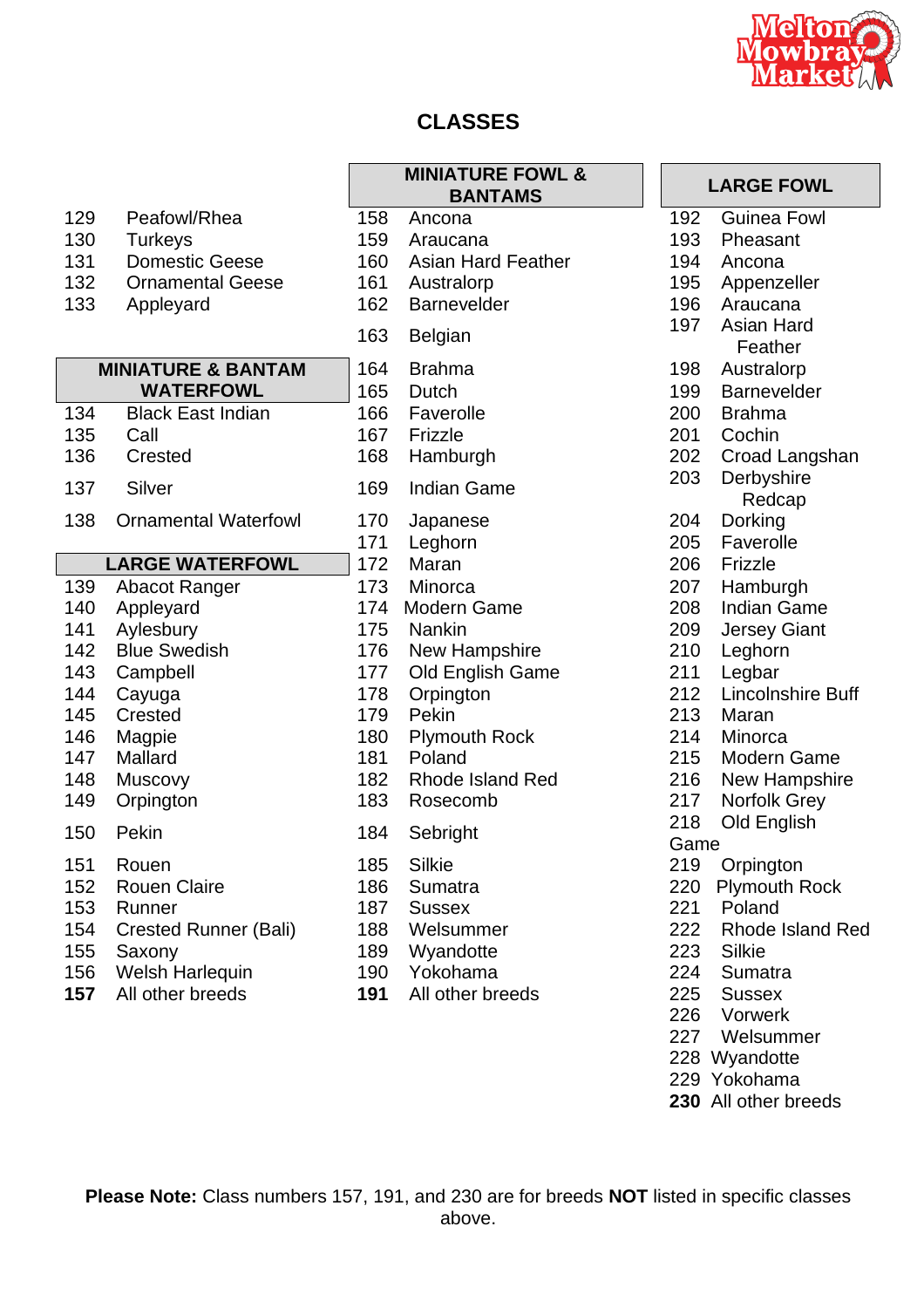

## **GRADED SALE OF POULTRY AND WATERFOWL GRADING CARDS WILL BE AWARDED AS FOLLOWS**

SUPREME SHOW CHAMPION £50 CASH PRIZE SHOW CHAMPION £30 CASH PRIZE 3 RD PLACE £20 CASH PRIZE RED – EXHIBITION SHOW QUALITY BLUE – QUALITY BREEDERS Cash prizes are kindly being sponsored by Melbourne Village Hens and Melton Mowbray Market The Grading of exhibits will be carried out by experienced poultry fanciers and judges to the best of their knowledge and ability. The cards awarded will indicate what in their opinion is the quality of the stock in the pen.

#### **However, no guarantee can be given, and the purchaser accepts the lots purchased with all faults and errors of any description.**

Red Cards indicate stock that with good management and show preparation will be able to be shown at your local shows.

Blue Cards indicate stock that is reasonably true to the standard and with good management should breed better quality stock.

Pens with no card are regarded as "garden stock" and may contain at least one bird with a fault according to the standard, but this will not be detrimental to the health of the stock or limit their laying ability.